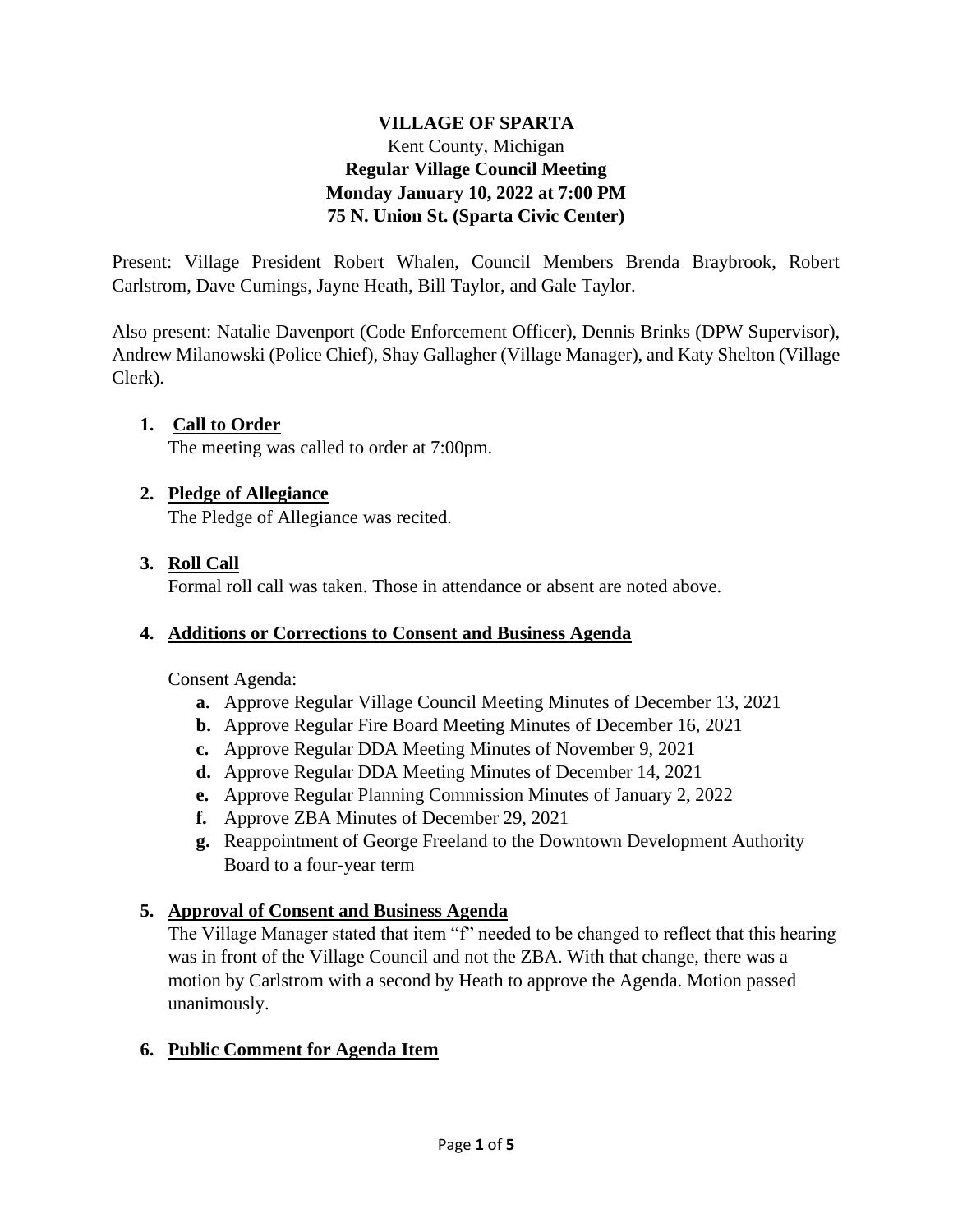Please Note: This Public Comment portion of the meeting is reserved for comment on agenda items.

**a.** None

### **7. Public Hearing**

**a.** None.

### **8. Old Business**

**a.** None

# **9. New Business**

- **a.** MDOT Aero Resolution #22-02: The Paul C. Miller Sparta Airport will begin working on the redesign of the existing runway lighting system. The current system is aging and potentially unsafe. This resolution will authorize a contract with MDOT Aero. This project is anticipated to cost \$97,000 for the design phase, with the Village responsible for \$4,850 of that cost. Motion by Gale Taylor with a second by Braybrook to approve the resolution. Motion passed unanimously.
- **b.** Fee Schedule Update Resolution 22-03: There are two parts to this fee schedule update: 1) Code Enforcement Administration Fee and 2) Hangar Rental Late Fee. The Code Enforcement Administration Fee would be 5% on all imposed fines and fees. This would help cover mailing costs. The Hangar Rental Late Fee would be 10% of the monthly hangar rental fee. Motion by Braybrook with a second by Cumings to approve the resolution. Motion passed unanimously.
- **c.** Celtic Festival Gaming License: The Celtic Festival is based in Sparta. They want to hold a poker tournament in Grand Rapids as part of their activities. Because of their being based here, the Village must grant local approval. Motion by Braybrook with a second by Cumings to approve this. Motion passed unanimously.
- **d.** Ordinance Amendment Resolution 22-01 R-4 District Site Development Requirements: This resolution allows for a greater density standard in the multifamily section of R-4 zoned properties. This brings Sparta's density standards more closely into alignment with other West Michigan communities. It will be done on a sliding scale based on the type of unit. It also raises the maximum building height allowed in the R-4 district to 40' or 3 stories, whichever is less. This amendment does not impact minimum dwelling unit size, which will remain unchanged. Fire Chief Olney has no problems with this amendment. Motion by Carlstrom with a second by Bill Taylor to approve this resolution. Motion passed unanimously.
- **e.** Ordinance Amendment Resolution 22-02 Chapter 1 General Provisions: This resolution amends the definition of "person" to allow for more effective zoning enforcement prosecution. Motion by Heath with a second by Braybrook to approve this resolution. Motion passed unanimously.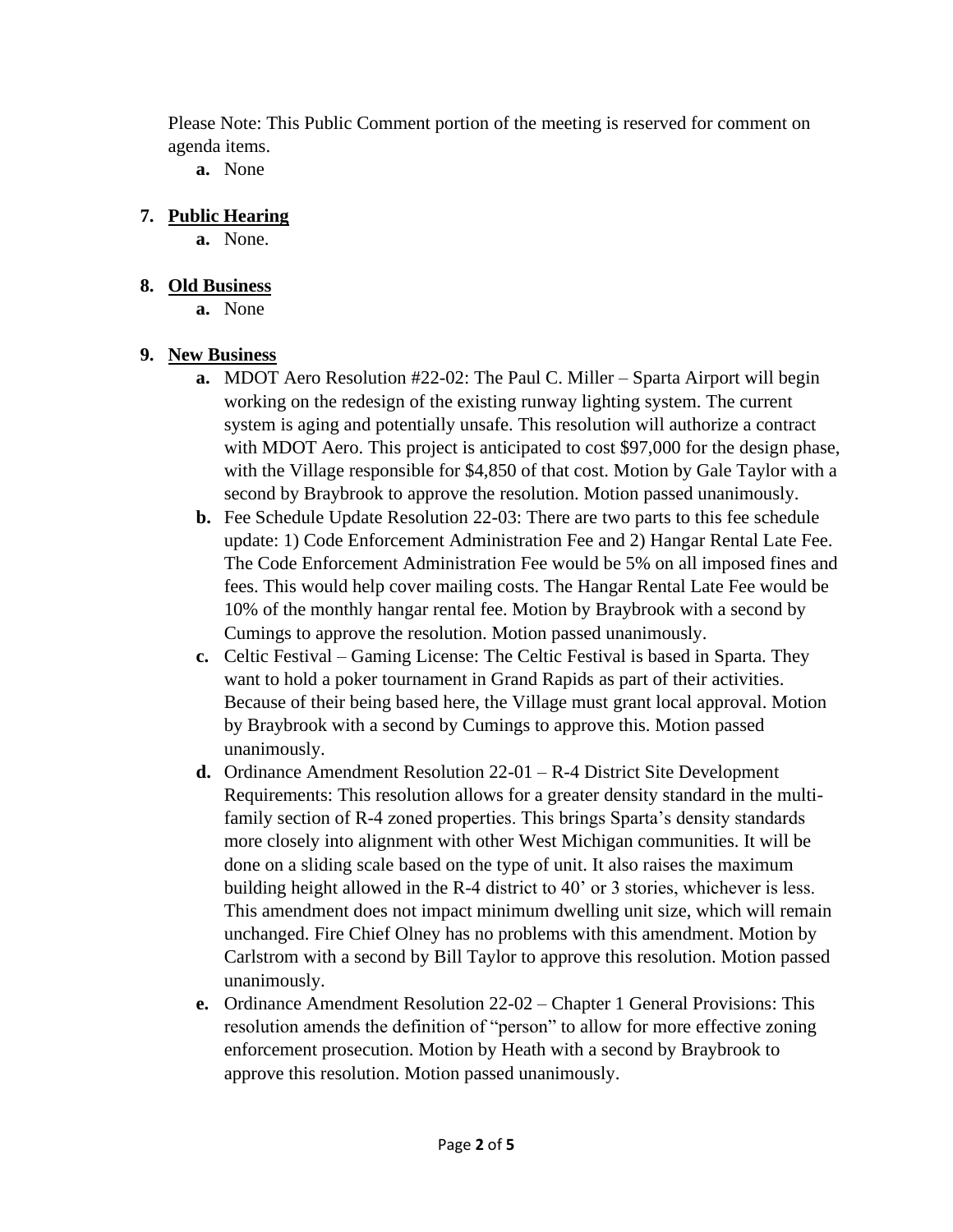- **f.** WWTP Generator Replacement: The current generator is 34 years old and, while presently working well, a replacement generator needs to be purchased. Low bid was by Shoreline Power Service in the amount of \$75,000 which includes installation. Motion by Gale Taylor with a second by Braybrook to award the contact to Shoreline in an amount not to exceed \$75,000. Motion passed unanimously.
- **g.** WWTP Makeup Air Unit Replacement: The current units are failing and need to be replaced. Temporary repairs are just that – temporary. Low bid was received by Northwest Kent Mechanical in the amount of \$30,215. Motion by Bill Taylor with a second by Cumings to award the contract to Northwest Kent Mechanical in an amount not to exceed \$30,215. Motion passed unanimously.

#### **10. Village Manager & Department Reports**

The Village Manager updated the Council on the current status of the Sparta Fruit and Storage property. There is another court hearing on Jan. 11, 2022. There was a question about the stability and safety of the house at 110 S. State Street sitting over the excavated basement. The Village Manager stated that it's been inspected by the fire department and appears to be stable. The owner has a permit and a contractor in place, and the Village will give him until the spring to make the promised improvements.

Dennis Brinks from the DPW reported that it's been too cold for effective salting. His department prefers not to put too much sand down because of it ending up in the catch basins.

### **11. Communications**

- **a.** DDA Communication: moved to next month.
- **b.** The Village Manager mentioned that the Village received a Water Fluoridation award for providing very clean water to its residents. He also mentioned that the Airport is scheduled to receive a grant for proposed lighting improvements at the airport. Council members were unanimous in stating how outstanding of a job the airport manager, Marty Coaker, is doing.

### **12. Payment of Bills**

| December 2021 Payables      |                 |
|-----------------------------|-----------------|
| (101) General Fund          | 53,053.46       |
| (202) Major Street Fund     | 128,369.20      |
| (203) Local Street Fund     | 37,166.38       |
| (230) Civic Center          | 4,417.31        |
| (401) Sidewalk Fund         |                 |
| $(581)$ Airport             | \$<br>40,152.12 |
| (590) Sewer Department Fund | 59,269.55       |

December 2021 Payables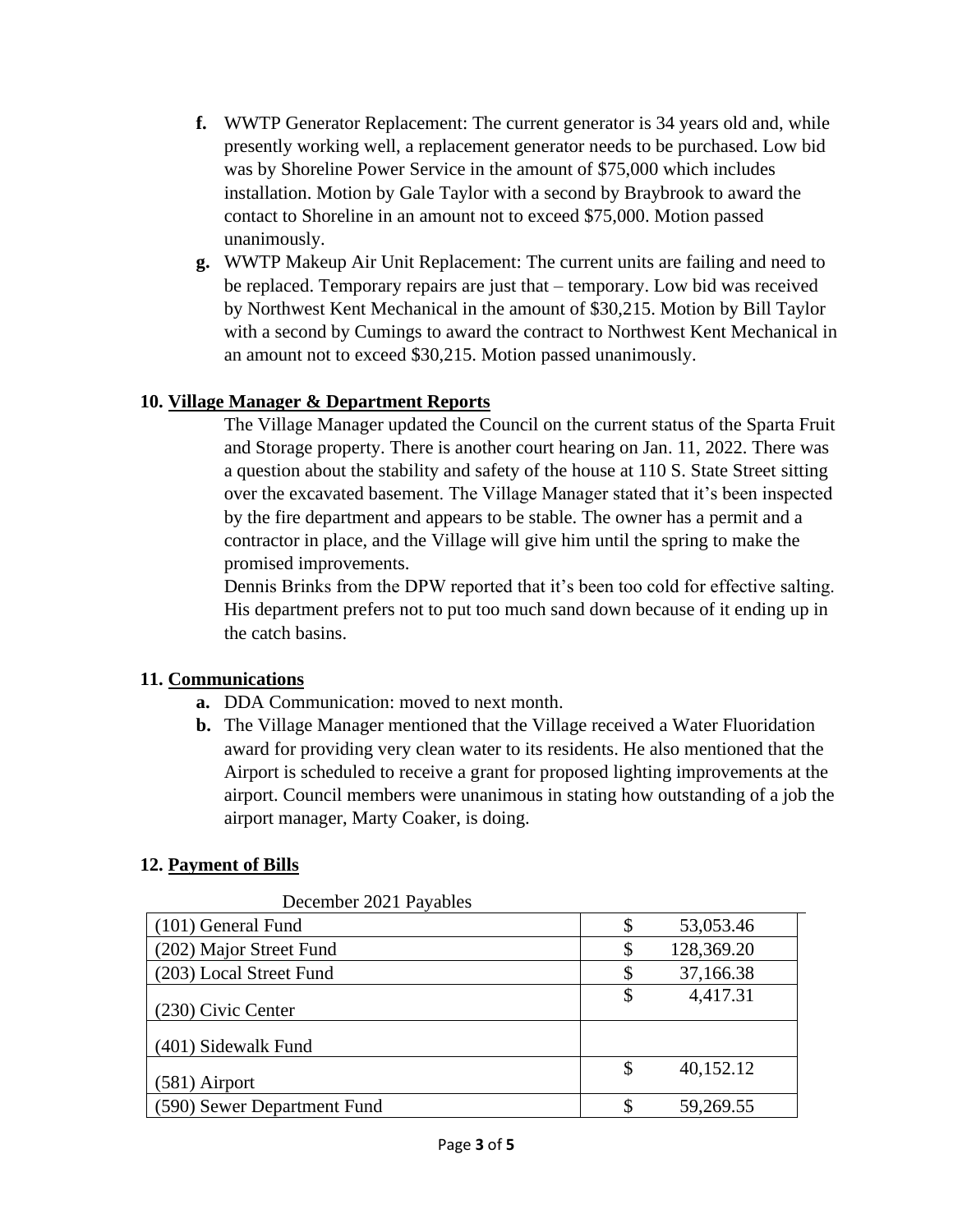| (591) Water Department Fund          | 23,317.53        |
|--------------------------------------|------------------|
| (592) Sewer Capital Improvement Fund | 18,856.97        |
| (593) Water Capital Improvement Fund | 7,317.29         |
| (661) Equipment Rental Fund          | \$<br>7,116.89   |
| (378) 2008 USDA Sewer Debt           | 13.87            |
| Total                                | \$<br>379,050.57 |

Informational:

| (206) Fire Department                   |    | 10,187.89  |
|-----------------------------------------|----|------------|
| (208) SRA Park Fund                     |    | 76,100.61  |
|                                         | \$ | 29,871.36  |
| (250) Downtown Development<br>Authority |    |            |
| [otal                                   | S  | 116,159.86 |

**a.** Motion by Gale Taylor with a second by Braybrook to approve December payables in the amount of \$379,050.57. Motion passed unanimously.

### **13. Public Comment**

Landon Bartley, 40 Pearl NW, Grand Rapids, was here on behalf of "Nature's Releaf" which seeks to be allowed to sell cannabis products within the Village of Sparts. He provided information on various licenses which the Village could grant, and explained about the income this could potentially generate for the Village.

Joe Jangda of Nature's Releaf in Sparta was here on the same issue. He provided letters from several Sparta residents stating that they were in support of this and giving their reasoning.

Lesley Wyman, PhD, of 266 Grandville in Grand Rapids also spoke on this issue. She discussed the medical benefits of cannabis use, specifically as it relates to Parkinson patients.

The Village Manager mentioned that, IF the Council supported these cannabis licenses and retail establishments, that the Village would benefit from an excise tax on any retail establishments within the Village boundaries as well as license fees. This could potentially fund expanded manpower at the Police Department. Several council members asked questions and made comments. The next step would be to draft an ordinance which would govern potential retail cannabis